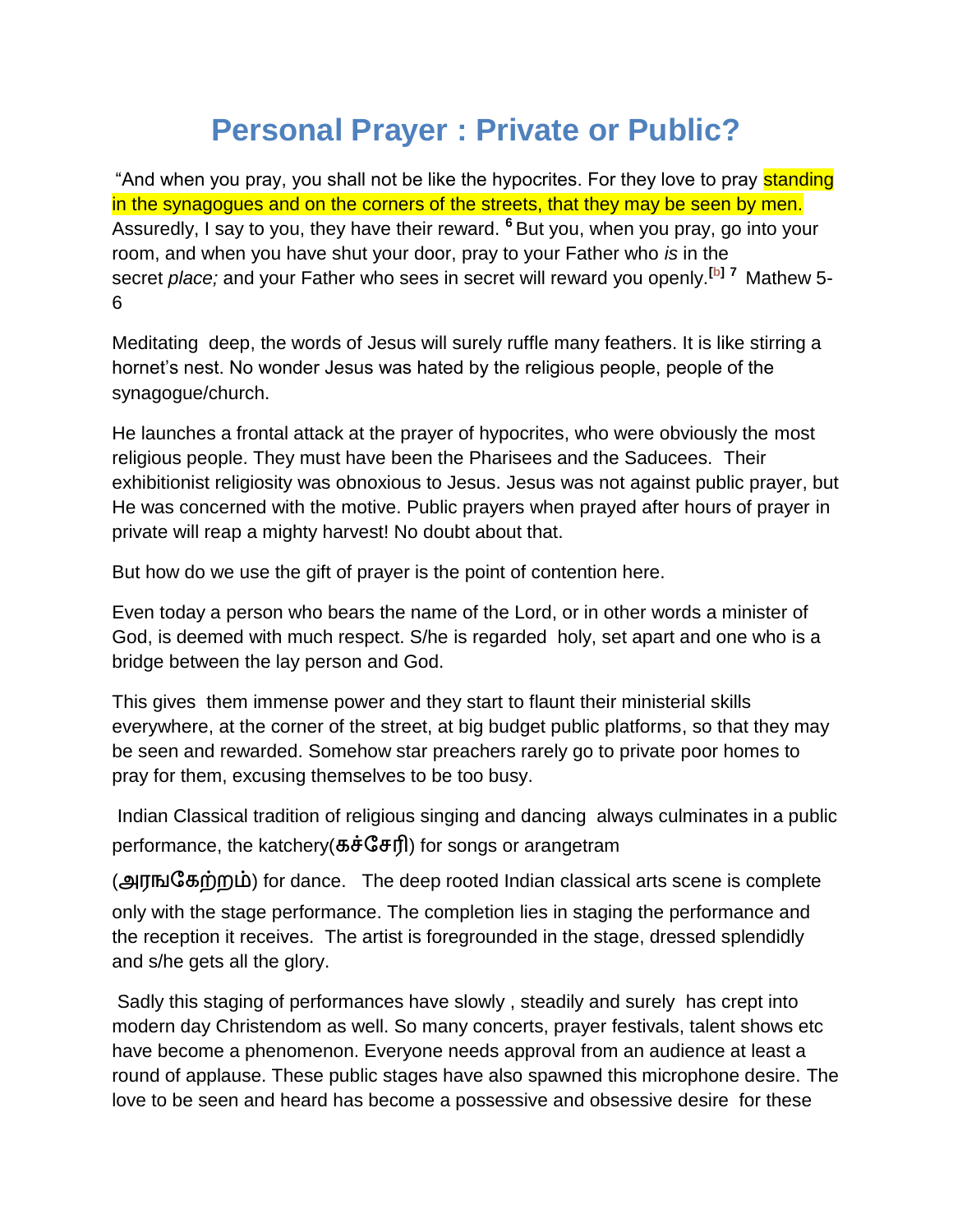minister performers who also demand to be videographed. Worse still some worship leaders worship only with camera and camera technicians as the audience.

The paradigm of pastor, minister, evangelist / sheep is now slowly being replaced with performer/audience , Producer/consumer type.

Recently I heard a church is going to host a Kalakkal Carnival this Sunday. It was advertised in TV. I was grieved to hear the word Carnival. Being a language person, I know the meaning of this word Carnival. The root word of Carnival stems from sensual pleasure.( **Root** [CARN](http://www.myvocabulary.com/index.php?dir=puzzles&file=attempt_puzzles&root_id=1032) **Meaning :** ( flesh ) **Example :** CARNELIAN, REINCARNATE, CARNAGE, CARNAL, CARNATION, CARRION, CARNIVAL, CARNIVOROUS , [http://www.myvocabulary.com/dir-root-root\\_master\)](http://www.myvocabulary.com/dir-root-root_master) This festival was first instituted to celebrate Dionysius the Greek God of wine, where there was enough wine and sex. Sad now our churches have to be pepped **:** up by carnivals and festivals.

**<sup>3</sup>** Are you so foolish? Having begun in the Spirit, are you now being made perfect by the flesh? (Galatians 3,3)

Why do we need carnivals where God has to be worshipped with a grateful and reverent heart?

Why is there no intimacy in our relationship with God?

Intimacy would demand privacy.

That is why Jesus said your prayer should be from the heart and in private and not simply words on a platform with a microphone in hand.

How is our relationship with God? Is it only during public services, worship times and prayer meetings?

Have we really lost the habit of closeting with God in secret?

Are we forgetting the basics of our faith?

Are we replacing the teachings of Jesus, with what suits the age?

Are we tagging along with the zeitgeist (spirit of the times/age) rather than holding on to the timeless truth?

This platform and microphone culture of today's Christendom has turned the glory that is due only to the Lord of Lords and the King of Kings, to ourselves.

This is scary. The Lord will not allow anyone to touch His glory. Yet the Christian performers of today, have little regard for the glory of God.